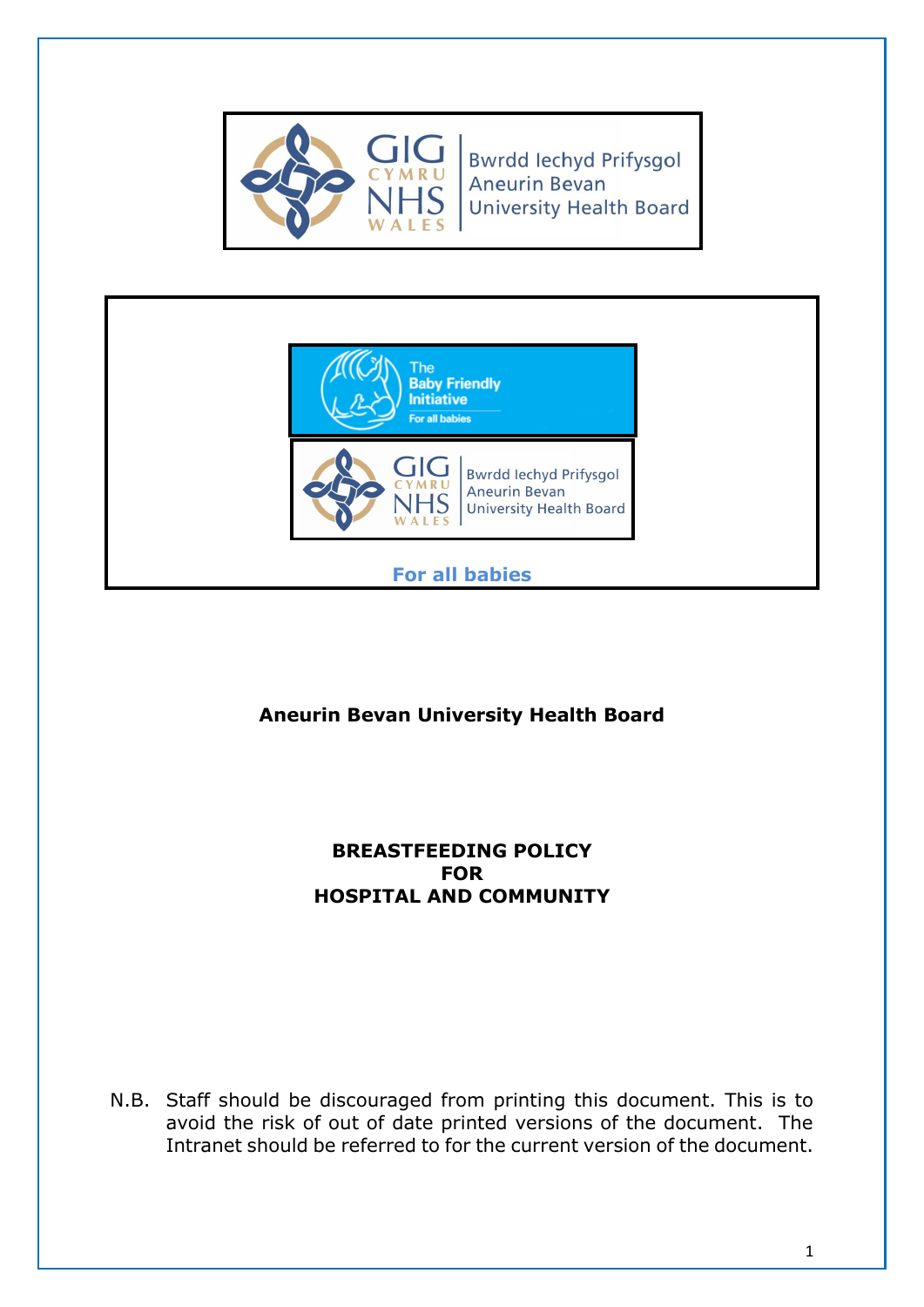# **Contents**

| Parents' experiences of childrens' centres or equivalent early years settings in Wales . 3 |
|--------------------------------------------------------------------------------------------|
|                                                                                            |
|                                                                                            |
|                                                                                            |
|                                                                                            |
|                                                                                            |
|                                                                                            |
|                                                                                            |
|                                                                                            |
| Where routine antenatal contact is not part of the commissioned service  6                 |
|                                                                                            |
|                                                                                            |
|                                                                                            |
|                                                                                            |
|                                                                                            |
|                                                                                            |
|                                                                                            |
|                                                                                            |
|                                                                                            |
|                                                                                            |
| Recommendations for health professionals on discussing bed-sharing with parents 11         |
|                                                                                            |
|                                                                                            |
|                                                                                            |

Review by date: August 2023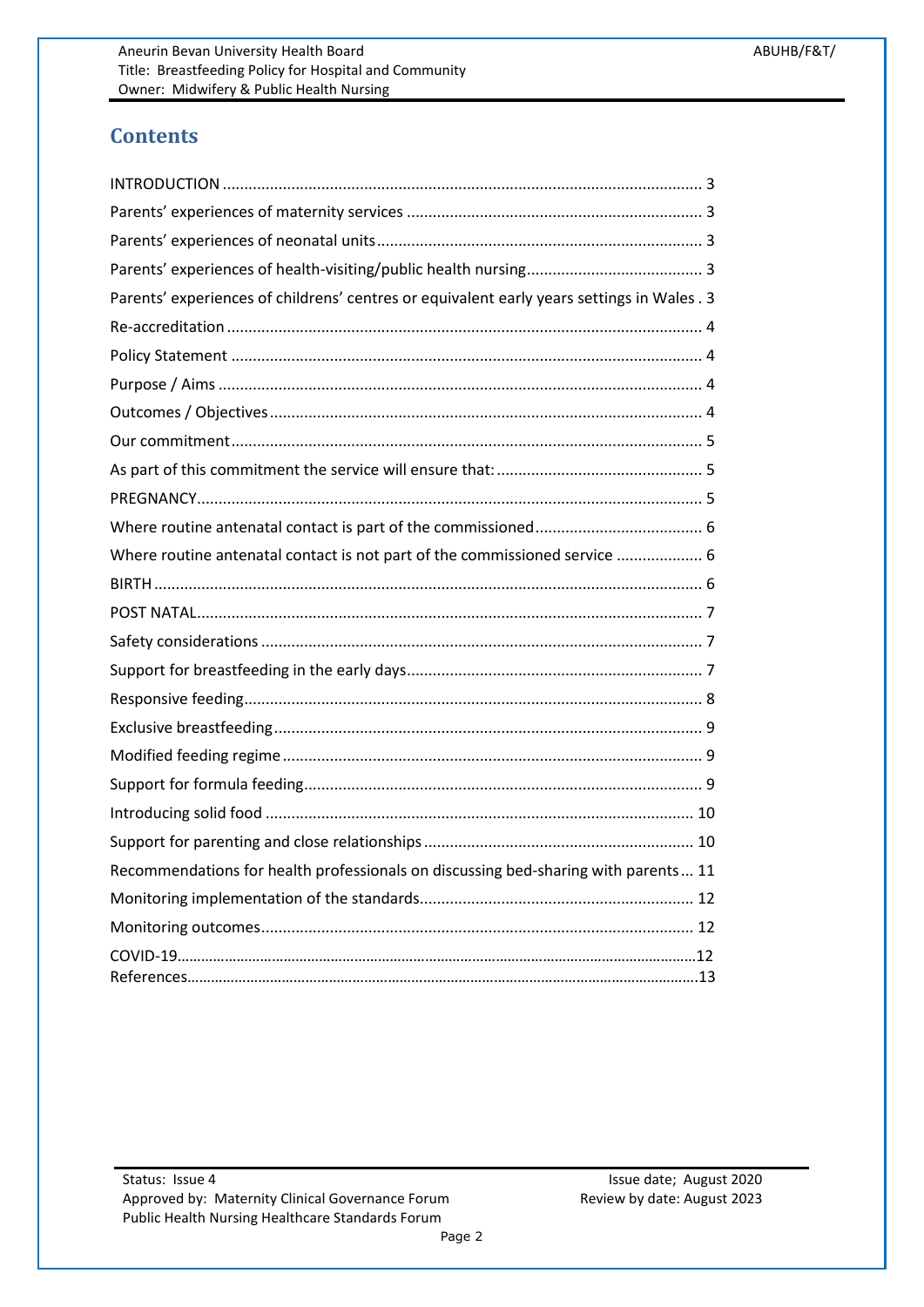### <span id="page-2-0"></span>**INTRODUCTION**

This breastfeeding policy follows best practice standards from the UK UNICEF Baby Friendly Initiative<sup>1</sup>.

#### <span id="page-2-1"></span>**Parents' experiences of maternity services**

- 1. Support pregnant women to recognise the importance of breastfeeding and early relationships for the health and well-being of their baby.
- 2. Support all mothers and babies to initiate a close relationship and feeding soon after birth.
- 3. Enable mothers to get breastfeeding off to a good start.
- 4. Support mothers to make informed decisions regarding the introduction of food or fluids other than breast milk.
- 5. Support parents to have a close and loving relationship with their baby.

### <span id="page-2-2"></span>**Parents' experiences of neonatal units**

- 1. Support parents to have a close and loving relationship with their baby.
- 2. Enable babies to receive breast milk and to breastfeed when possible.
- 3. Value parents as partners in care.

#### <span id="page-2-3"></span>**Parents' experiences of health-visiting/public health nursing services**

- 1. Support pregnant women to recognise the importance of breastfeeding and early relationships for the health and well-being of their baby.
- 2. Enable mothers to continue breastfeeding for as long as they wish.
- 3. Support mothers to make informed decisions regarding the introduction of food or fluids other than breast milk.
- <span id="page-2-4"></span>4. Support parents to have a close and loving relationship with their baby.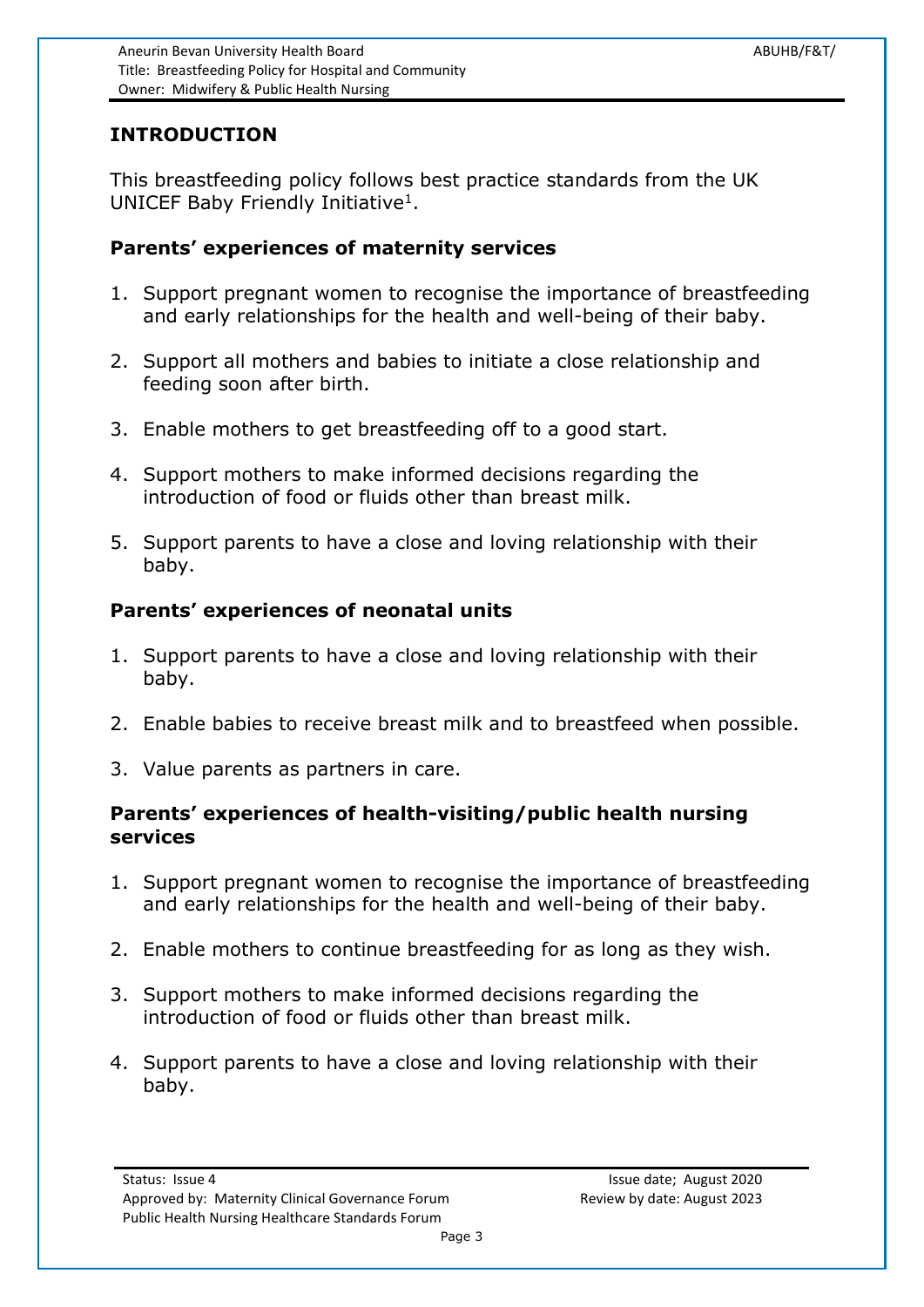### **Parents' experiences of children' centres or equivalent early years settings in Wales**

- 1. Support pregnant women to recognise the importance of breastfeeding and early relationships for the health and well-being of their baby.
- 2. Protect and support breastfeeding in all areas of the service.
- 3. Support parents to have a close and loving relationship with their baby.

### <span id="page-3-0"></span>**Re-accreditation and Achieving Sustainability**

Demonstrate innovation to achieve excellent outcomes for mothers, babies and their families.

#### <span id="page-3-1"></span>**Policy Statement**

This section of the policy sets out the care that the Aneurin Bevan University Health Board (ABUHB) is committed to giving each and every expectant and new mother. It is based on the UNICEF UK: Baby Friendly Initiative Standards for maternity services and health visiting<sup>1</sup>, relevant NICE guidance<sup>[2](#page-12-0)</sup> and the Healthy Child Wales Programme<sup>3</sup>.

### <span id="page-3-2"></span>**Purpose / Aims**

The purpose of this policy is to ensure that all staff employed by Aneurin Bevan UHB understands their role and responsibilities in supporting expectant and new mothers and their partners to feed and care for their baby in ways which support optimum health and well-being.

All staff are expected to comply with the policy.

### <span id="page-3-3"></span>**Outcomes / Objectives**

This policy aims to ensure that the care provided improves outcomes for children and families, specifically to deliver:

- At birth, all babies, feed in skin-to-skin contact.
- An increase in breastfeeding rates at initiation, 10 days, 6 weeks and 6 months.
- Amongst parents who chose to formula feed, an increase in those that have the ability to do so responsively and safely.
- More parents who delay introduction of solid food to their baby until 6 months in line with nationally agreed guidance.<sup>2</sup>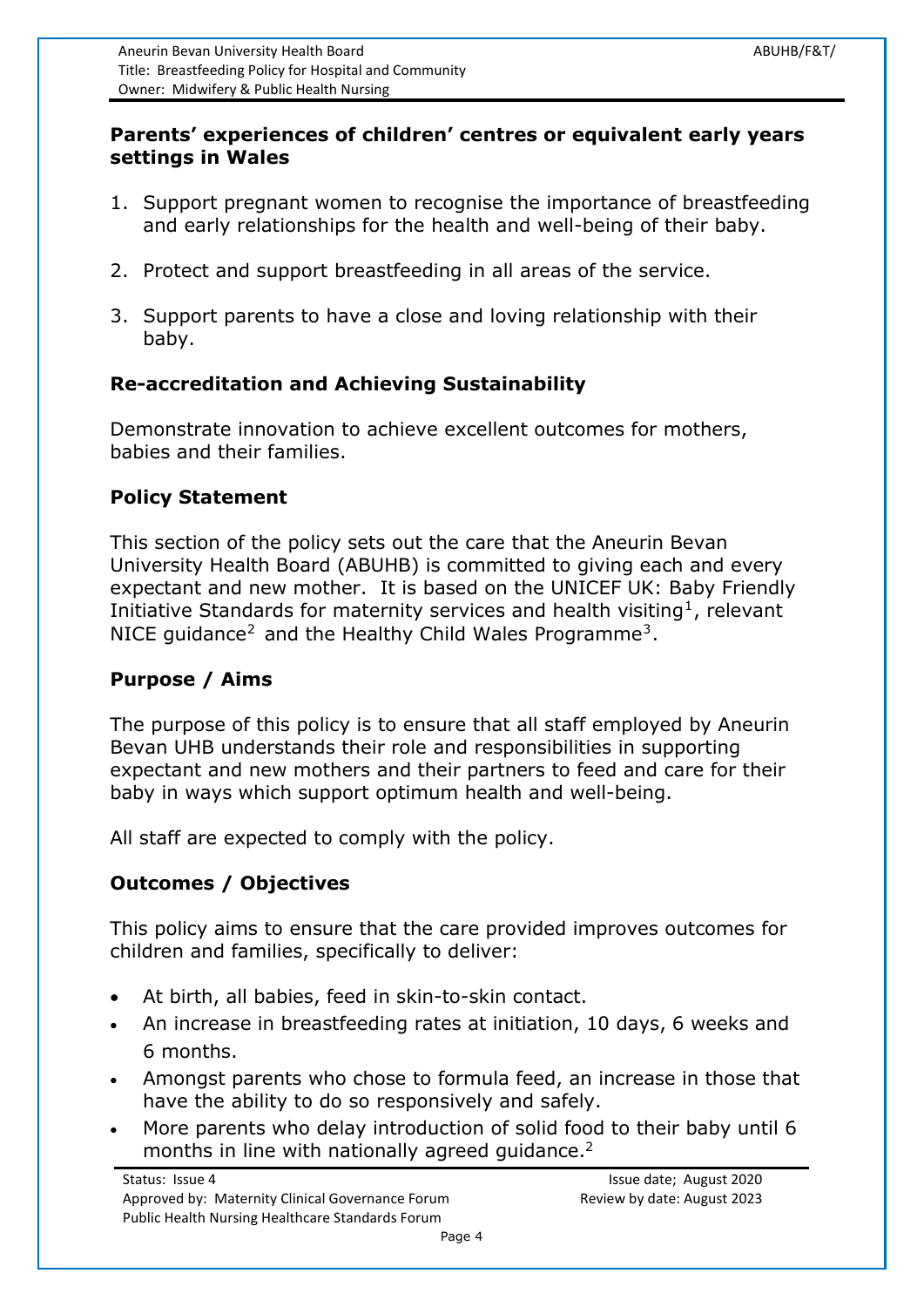Aneurin Bevan University Health Board ABUHB/F&T/ Title: Breastfeeding Policy for Hospital and Community Owner: Midwifery & Public Health Nursing

- Ensuring excellence in parents' experiences of care.
- A reduction in the number of babies re-admitted for feeding problems.
- Data collection for infant feeding as directed.

#### <span id="page-4-0"></span>**Our commitment**

Aneurin Bevan UHB is committed to:

- Providing the highest standard of care to support expectant and new mothers and their partners to feed their baby and build strong and loving parent-infant relationships. This is in recognition of the profound importance of early relationships to future health and well-being and the hugely significant contribution that responsive feeding makes to good physical and emotional health outcomes for children and mothers.
- Ensuring that all care is evidenced-based, mother and family-centered, non-judgmental and that mother' decisions are supported and respected.
- Working together across disciplines and organizations ensuring excellence in experiences of care.

### <span id="page-4-1"></span>**As part of this commitment the service will ensure that:**

- New staff are familiarized with the policy on commencement of employment.
- All staff receive training to enable them to implement the policy as appropriate to their role. All new staff receive this training within six months of commencement of employment.
- <span id="page-4-3"></span>• The International Code of Marketing of Breast-milk Substitutes<sup>[5](#page-4-3)</sup> is implemented throughout the service.
- All documentation fully supports the implementation of these standards.
- <span id="page-4-2"></span> Parents' experiences of care will be listened to by completing regular audit, parents' experience surveys and IT interactive platforms.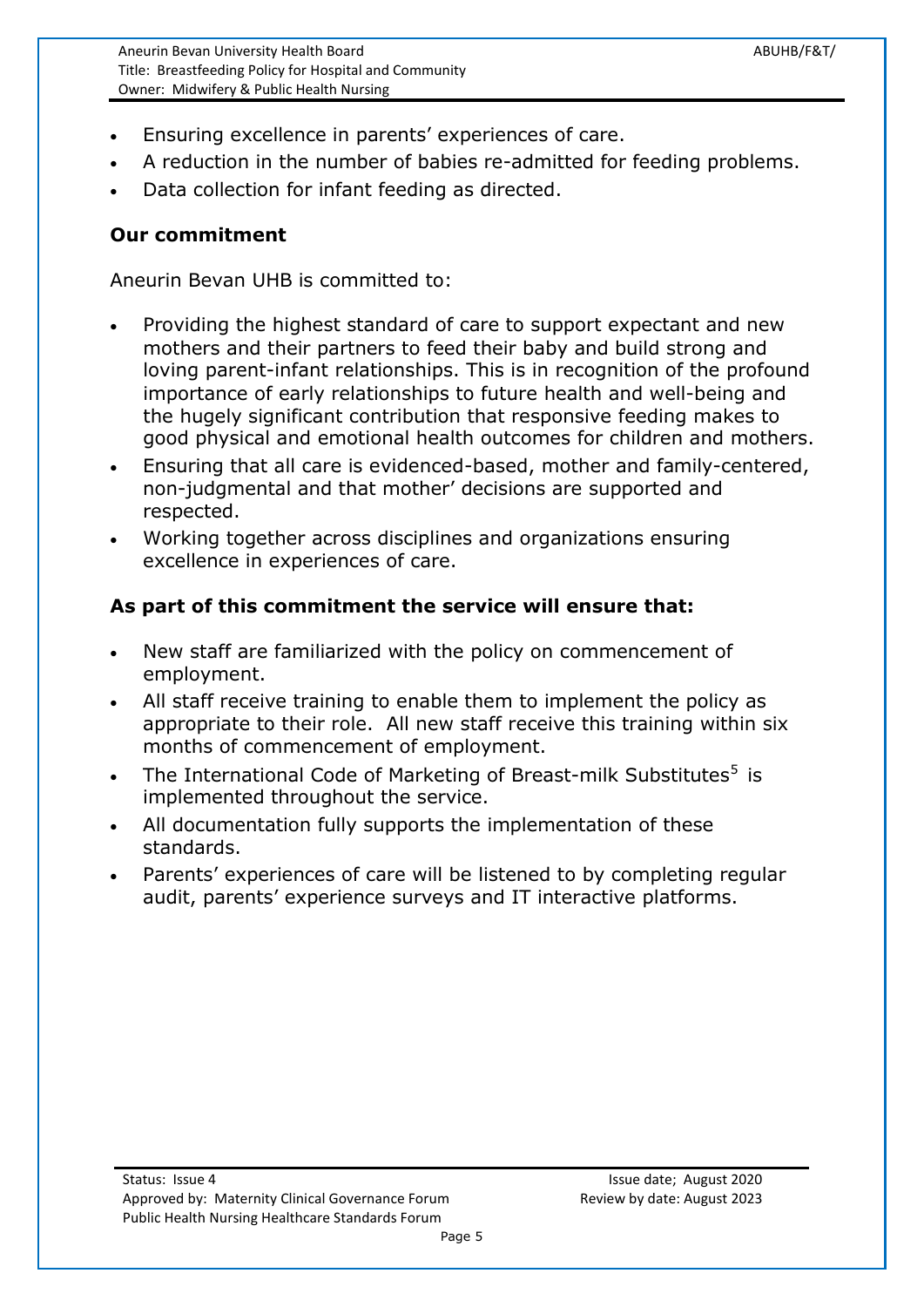### **PREGNANCY**

#### <span id="page-5-0"></span>**Where routine antenatal contact is part of the commissioned service**

All pregnant women will have the opportunity to discuss feeding and caring for their baby with a member of the midwifery and health visiting team. This discussion will include the following topics:

- The value of connecting with their growing baby in utero.
- The value of skin contact for all mothers and babies.
- The importance of responding to their baby's needs for comfort, closeness and feeding after birth and the role that keeping their baby close has in supporting this.
- Feeding, including:
	- o an exploration of what parents already know about breastfeeding
	- o the value of breastfeeding as protection, comfort and food.
	- o Getting breastfeeding off to a good start.

#### **Leaflets:**

### **BFI: Building a Happy Baby & Caring for Your Baby at Night Booklet: Bump, Birth and Beyond.**

### <span id="page-5-1"></span>**Where routine antenatal contact is not part of the commissioned service**

Pregnancy is a time for building the foundations for future health and wellbeing and the role of midwives and health visitors is to positively influence pregnant women and their families. Staff will use all opportunities available to them to provide information about relationship-building, responsive feeding and caring for their babies. This will include ensuring that:

- Antenatal contacts are used to discuss the importance of early relationship-building and breastfeeding, using a sensitive and flexible approach.
- The health visiting team encourages mothers to access the services provided by other organisations (e.g. antenatal programmes from maternity services, children's centres or voluntary organisations).
- <span id="page-5-2"></span>The service works collaboratively to develop/support any locally operated antenatal interventions delivered with partner organisations.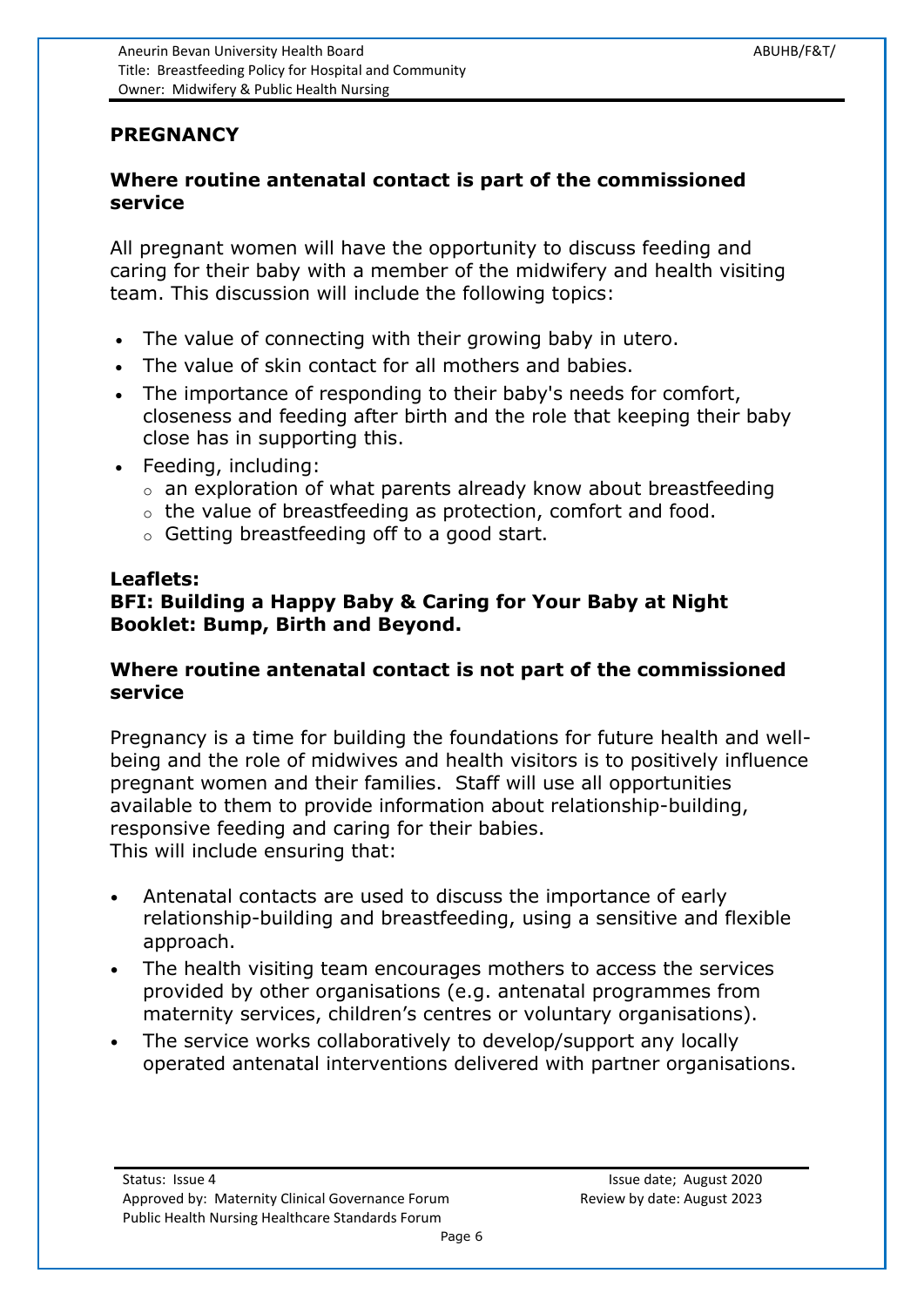## **BIRTH**

- All mothers will be offered the opportunity to have uninterrupted skin contact with their baby at least until after the first feed and for as long as they want, so that the instinctive behavior of breast-seeking (baby) and nurturing (mother) is given an opportunity to emerge.
- All mothers will be encouraged to offer the first breastfeed in skin contact when the baby shows signs of readiness to feed, be sensitive to the baby's instinctive process towards self-attachment.
- When mothers choose to formula feed they will be encouraged to offer the first feed in skin contact.
- Those mothers who are unable to have skin contact immediately after birth, will be encouraged to commence skin contact as soon as they are able.
- Mothers with a baby on the neonatal unit are:
	- o Enabled to start expressing milk as soon as possible after birth (within six hours)
	- o Supported to express. (The BFI breast milk expression assessment form can be useful aid.)

It is the joint responsibility of midwifery and neonatal unit staff to ensure that mothers who are separated from their baby receive this information and support.

### <span id="page-6-0"></span>**POST NATAL**

#### <span id="page-6-1"></span>**Safety considerations**

Careful monitoring of mother and baby is a fundamental part of postnatal care in the first few hours after birth. For this reason, normal observations of the baby's temperature, breathing, colour and tone should continue throughout the period of skin contact. Observations should also be made of the mother.

Mothers can continue to hold their baby in skin-to-skin contact during the process of perineal suturing with appropriate support for her comfort and pain relief.

# <span id="page-6-2"></span>**Support for breastfeeding in the early days**

 Mothers will be enabled to achieve effective breastfeeding according to their needs (including appropriate support with positioning, attachment, hand expression and understanding signs of effective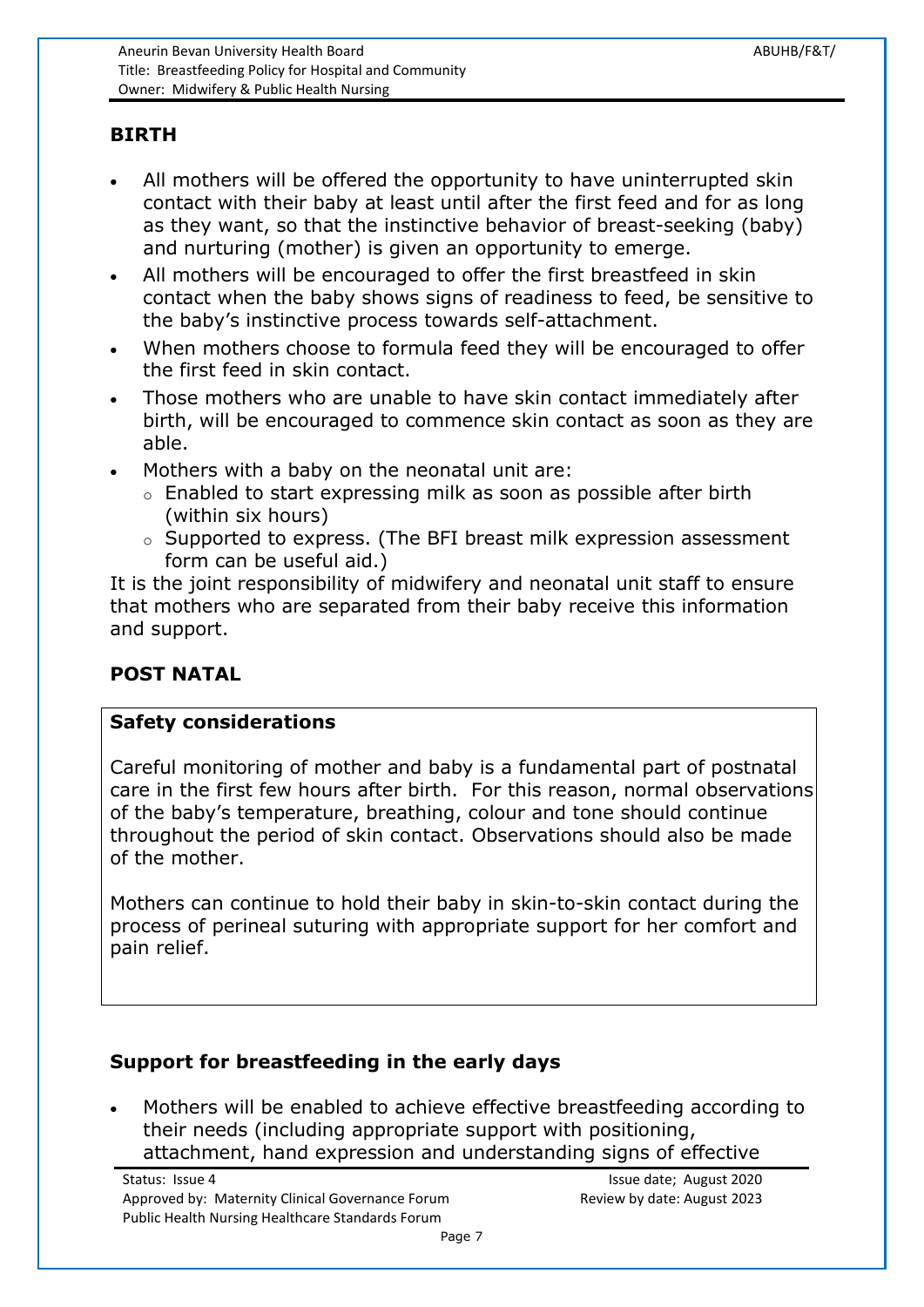feeding). This will continue until the mother and baby are feeding confidently.

- Mothers will be helped with feeding in the first few hours after birth as appropriate to their own needs and those of their baby. This will include information on responsive feeding and feeding cues.
- Staff should **highlight** and **explain** the feeding assessment tool present in the notes to support and inform new mothers.
- A minimum of **two** formal feeding assessments, using Baby Friendly Assessment Tool<sup>6</sup>, will be completed and recorded in midwifery notes, in the first two weeks to ensure effective breastfeeding. Another will be carried out by the health visitor at the 'birth visit' at approximately 10– 14 days and the negotiated plan of care will be recorded in the health visiting records.
- Mothers with a baby on the neonatal unit will be supported to express as effectively as possible and encouraged to express at least 8 times in 24 hours including once during the night. They will be shown how to express by both hand and pump.
- Before discharge home, breastfeeding mothers will be given information both verbally and in writing about recognising effective feeding and where to call for additional help if they have any concerns.
- All breastfeeding mothers will be informed about the local support services for breastfeeding and given written information initially on discharge from maternity units and reinforced by midwives and health visitors in the community.
- For mothers who require extra support for more complex breastfeeding issues, staff should seek support from the Breastfeeding Advisor. The Aneurin Bevan UHB breastfeeding specialist referral pathway is functioning in maternity service mothers will be informed of this pathway.
- Mothers are able to discuss continued breastfeeding, including responsive feeding; expression of breast milk, feeding when out and about, going back to work and baby-led weaning.
- The service works in collaboration with other local services so that mothers have access to social support for breastfeeding.

### <span id="page-7-0"></span>**Responsive feeding**

The term responsive feeding is used to describe a feeding relationship which is sensitive, reciprocal and about more than nutrition. Staff should ensure that mothers have the opportunity to discuss this aspect of feeding and reassure mothers that: breastfeeding can be used to feed, comfort and calm babies; breastfeeds can be long or short; breastfed babies cannot be overfed or 'spoiled' by too much feeding.

Responsive feeding is also acknowledged as the best approach for mothers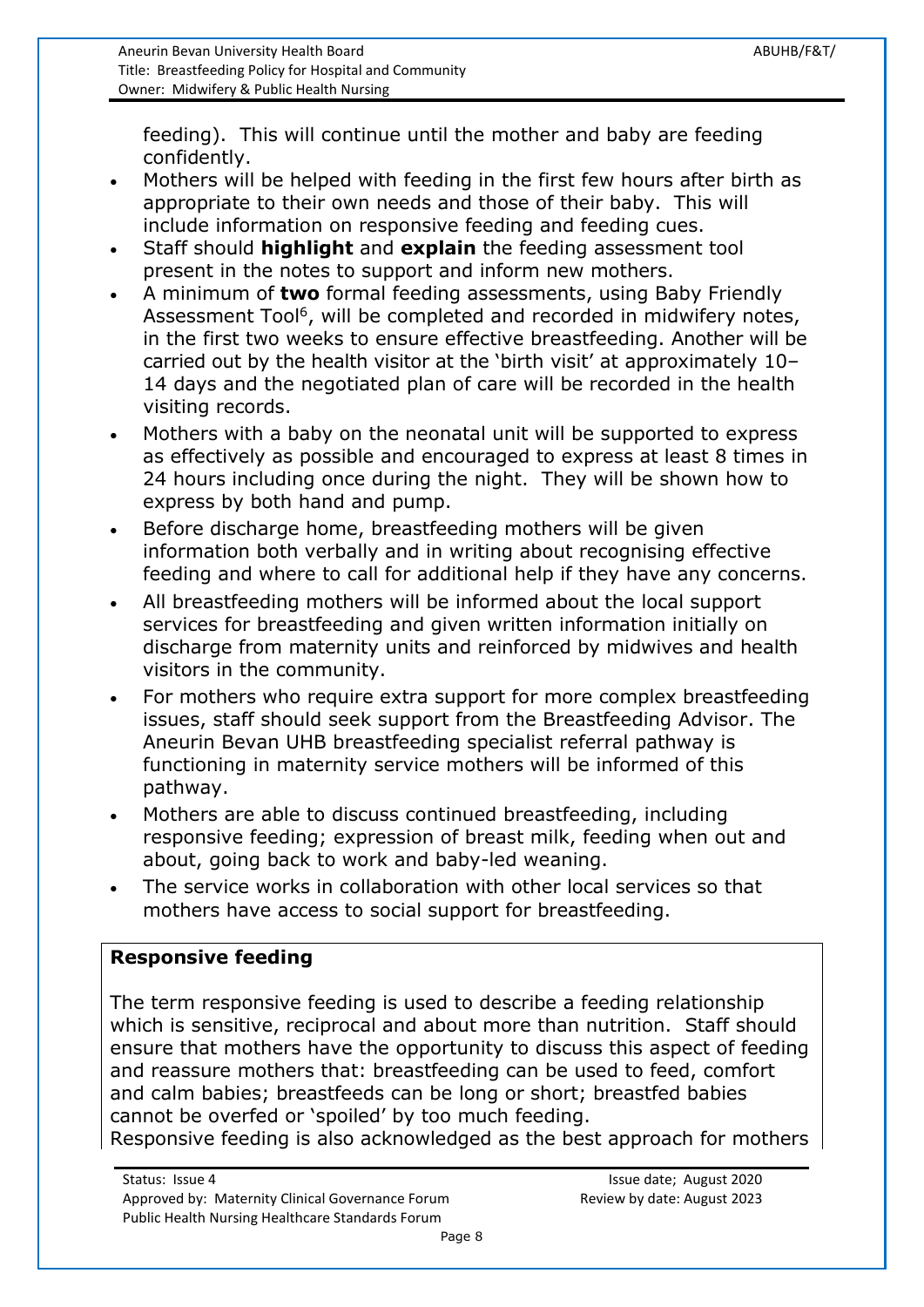Aneurin Bevan University Health Board ABUHB/F&T/ Title: Breastfeeding Policy for Hospital and Community Owner: Midwifery & Public Health Nursing

#### who are using formula.

## <span id="page-8-0"></span>**Exclusive breastfeeding**

- Mothers who breastfeed will be given information about exclusive breastfeeding and why it is particularly important. Feeding 8 plus times/24hours and offering both breasts.
- When exclusive breastfeeding is not possible, the value of continuing partial breastfeeding will be emphasised and mothers will be supported to maximise the amount of breast milk their baby receives. This will include appropriate information about the use of a teat or dummy for a baby who is learning to breastfeed.
- A record is made of all supplements given, including the rationale for supplementation.
- Supplementation rates will be recorded on the supplementary feeding forms and audited quarterly.

#### <span id="page-8-1"></span>**Modified feeding regime**

There are a small number of clinical indications for a modified approach to responsive feeding in the short term. Examples include: preterm or small for gestational age babies, are excessively sleepy after birth, babies who have not regained their birth weight by two weeks and babies who are slow to gain weight. These babies will have individual care plans. **References:**

# **ABUHB Local Midwifery leaflet. Learning to breastfeed your baby<sup>6</sup> ABUHB Family & Therapies Neonatal Hypoglycemia Policy<sup>8</sup> All Wales: Management of weight loss in breastfed babies<sup>9</sup>**

#### <span id="page-8-2"></span>**Support for formula feeding**

Mothers who formula feed will be supported to give first feed in skin-to skin and enabled to do so safely. Formula feeding – little and often 8 small feeds/24 hours. See new born baby stomach size<sup>10.</sup>

This will be supported by:

- $\circ$  a demonstration, at home, using own equipment.
- o a discussion.
- o written information about how to prepare infant formula.

Mothers who formula feed will have a discussion about the importance of **responsive feeding** and be encouraged to:

- $\circ$  respond to cues that their baby is hungry.
- $\circ$  invite their baby to draw in the teat rather than forcing the teat into their baby's mouth.
- $\circ$  pace the feed so that their baby is not forced to feed more than they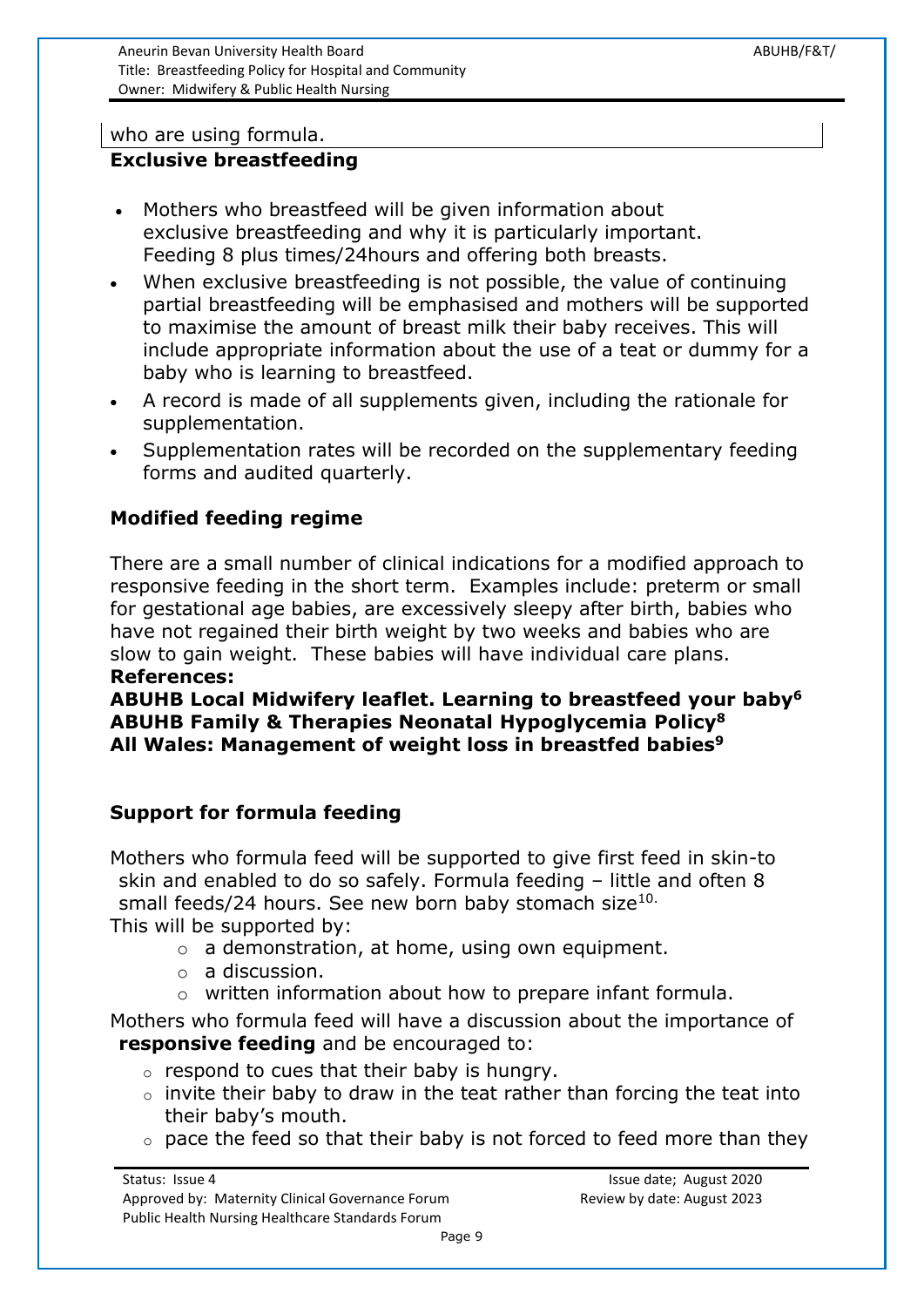wish.

- $\circ$  recognise their baby's cues that they have had enough milk and avoid forcing their baby to take more milk than the baby wants.
- o limit the number of carers feeding the baby.
- At the birth visit health visitors will re-enforce the above.

# **Booklet: Bump, Baby and Beyond.**

# <span id="page-9-0"></span>**Introducing solid food**

All parents will have a timely discussion about when and how to introduce solid food including:

- That solid food should not be started before six months.
- Babies' signs of developmental readiness for solid food.
- How to introduce solid food.
- Baby-led weaning.
- Formula feeding should be continued until at least a year.
- Breastfeeding can continue for 2/3 years or more.

#### **Booklet: Bump, Baby and Beyond. Baby-led weaning- BFI https://www.unicef.org.uk/babyfriendly/news-andresearch/baby-friendly-research/infant-health-research/infanthealth-research-infant-nutrition/ <https://www.firststepsnutrition.org/> Baby led weaning Gill Rapley**

# <span id="page-9-1"></span>**Support for parenting and close relationships**

- Skin-to-skin contact will be encouraged at any time.
- All parents will be supported to understand a baby's needs (including encouraging frequent touch and sensitive verbal/visual communication, keeping babies close, responsive feeding and safe sleeping practice)
- Mothers who bottle feed are encouraged to hold their baby close during feeds and offer the majority of feeds to their baby themselves to help enhance the mother-baby relationship
- Parents will be given information about local parenting support. Aneurin Bevan UHB local support information leaflet and local FIS (Family Information Service).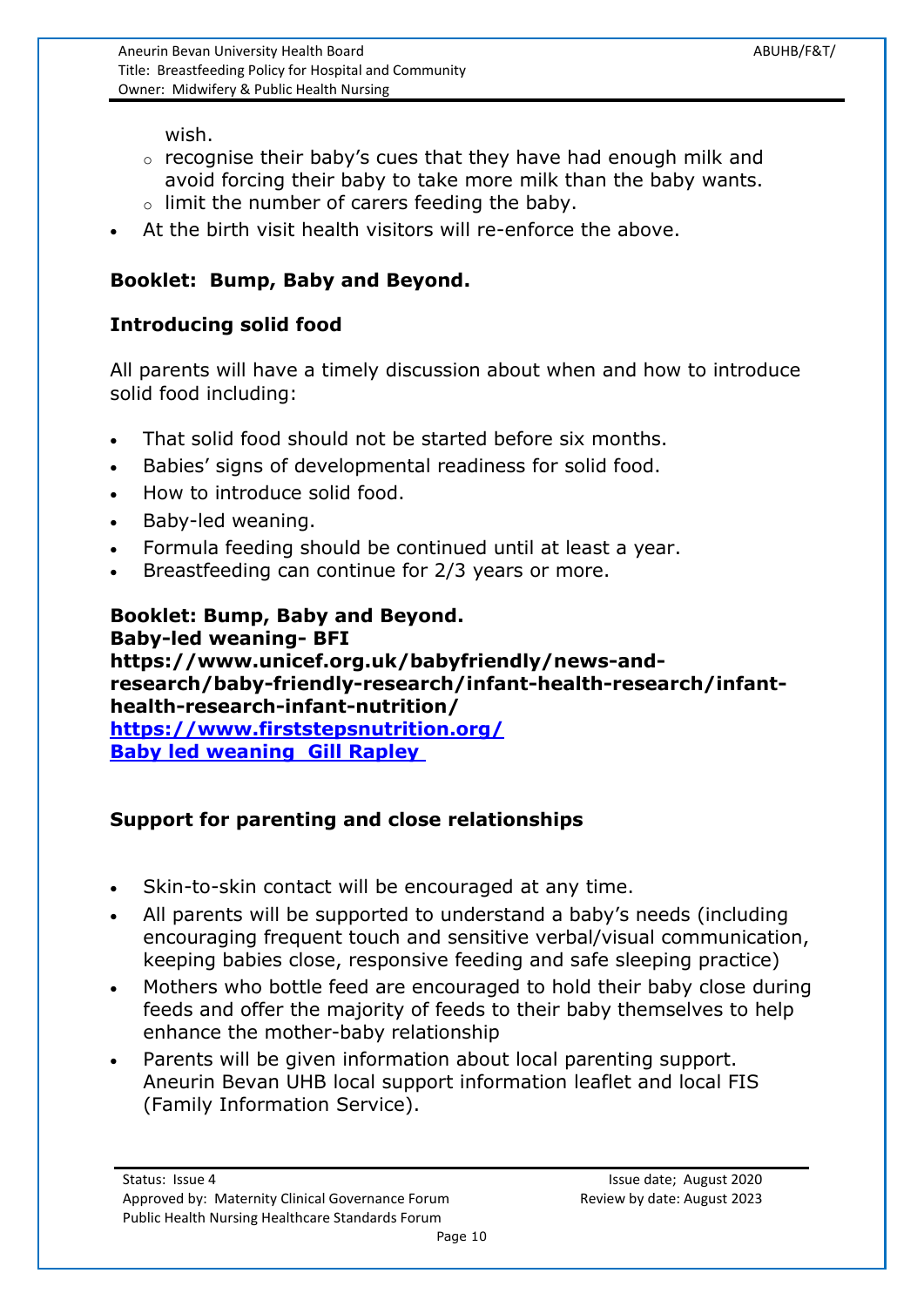#### <span id="page-10-0"></span>**Recommendations for health professionals on discussing bedsharing with parents**

Simplistic messages in relation to where a baby sleeps should be avoided; neither prohibitions nor permissions reflect the current research evidence.

All parents should have the opportunity to discuss where their baby is sleeping.

The current body of evidence overwhelmingly supports the following key messages, which should be conveyed to all parents:

- The safest place for your baby to sleep is in a cot by your bed
- Sleeping with your baby on a sofa puts your baby at greatest risk
- Your baby should not share a bed with anyone who:
	- $\circ$  is a smoker
	- o has consumed alcohol
	- o has taken drugs (legal or illegal) that make them sleepy.

If parents choose to bed share with their baby, safety precaution information must include:

- Sleeping on a firm mattress with the baby on the outer-side of the bed
- Not putting baby on a pillow
- Not overheating the baby
- Ensuring mother and baby are not ill.

The incidence of SIDS (often called "cot death") is higher in some recognized groups. Some parents will need more face-to-face discussion to ensure that these key messages are explored and understood. They may also need some practical help, possibly from other agencies, to enable them to put them into practice.

**Leaflet:** 

<span id="page-10-1"></span>**UNICEF UK Baby friendly – Caring for Your Baby at Night. BASIS:https://www.basisonline.org.uk/hcp/where\_babies\_slee p/parents\_bed/how\_parents\_bedshare/ Booklet: Bump, Birth and Beyond.**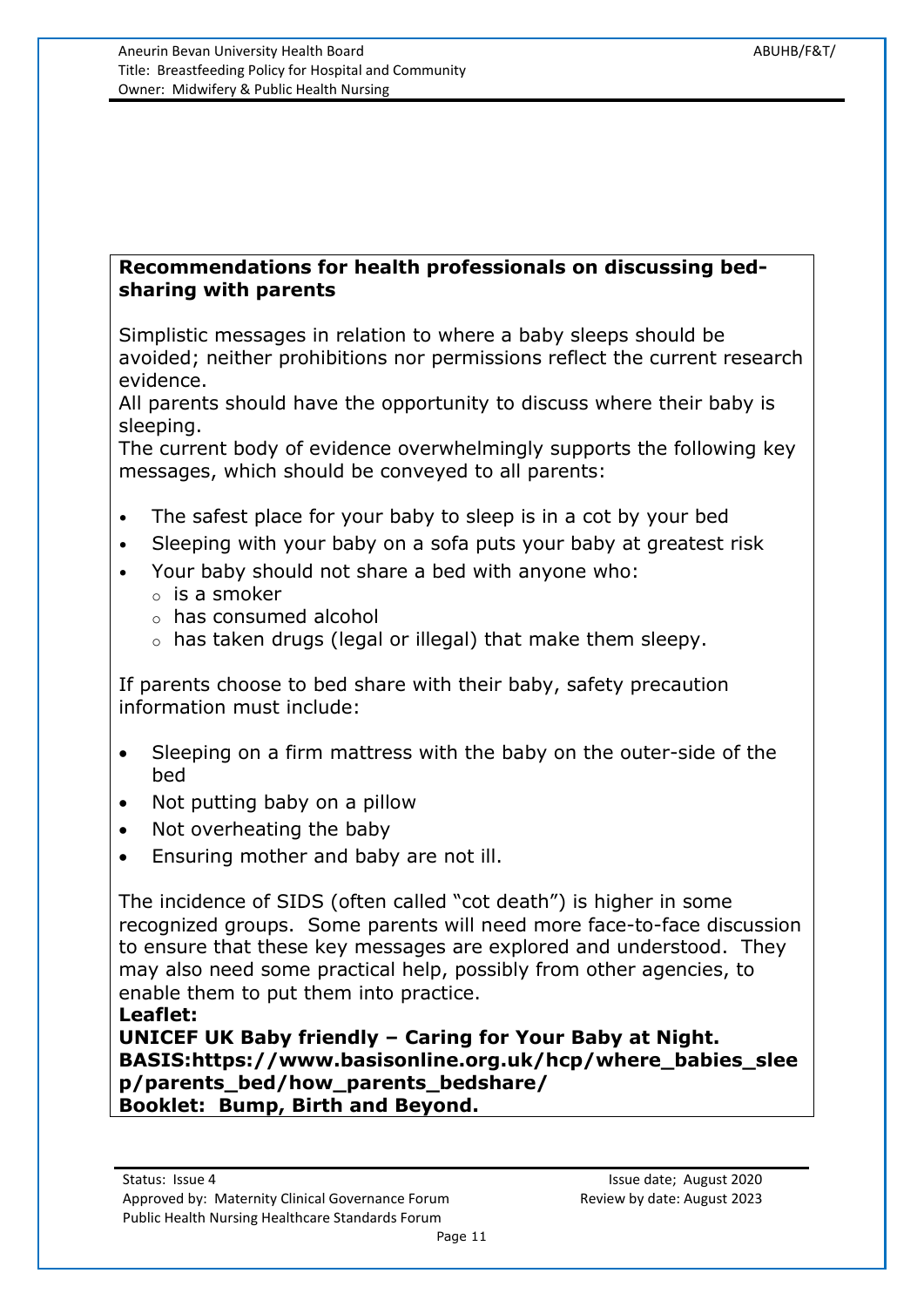### **Monitoring implementation of the standards**

The Aneurin Bevan UHB requires that compliance with this policy is audited at least annually using the UNICEF UK Baby Friendly Initiative Audit tools (midwifery and health visiting. 2015 Edition)<sup>7</sup>. Staff involved in carrying out these audits should be trained in the use of these tools.

Audit results will be reported to the Divisional Nurse, Head of Midwifery and Professional Lead for Health Visiting. An action plan will be agreed to address any areas of non-compliance that have been identified.

#### <span id="page-11-0"></span>**Monitoring outcomes**

Outcomes will be monitored by:

- Quarterly monitoring of infant feeding data as directed by All Wales standard.
- Improvement of parents' experiences of care will be monitored quarterly by Maternity Services Liaison Committee.

Outcomes will be reported to: Divisional Nurse, Head of Midwifery, Professional Lead of Health Visiting, BFI/PH strategy group.

### **COVID-19**

<https://www.unicef.org.uk/babyfriendly/covid-19/>

**UNICEF UK BABY FRIENDLY INITIATIVE STATEMENT ON INFANT FEEDING DURING THE CORONAVIRUS (COVID-19)** 

#### **Equity Impact**

**OUTBREAK**

*This guidance has undergone an equality impact assessment screening process using the toolkit designed by the NHS Centre Equality and Human Rights. Details of the screening process for this guidance are available from the guidance owner.*